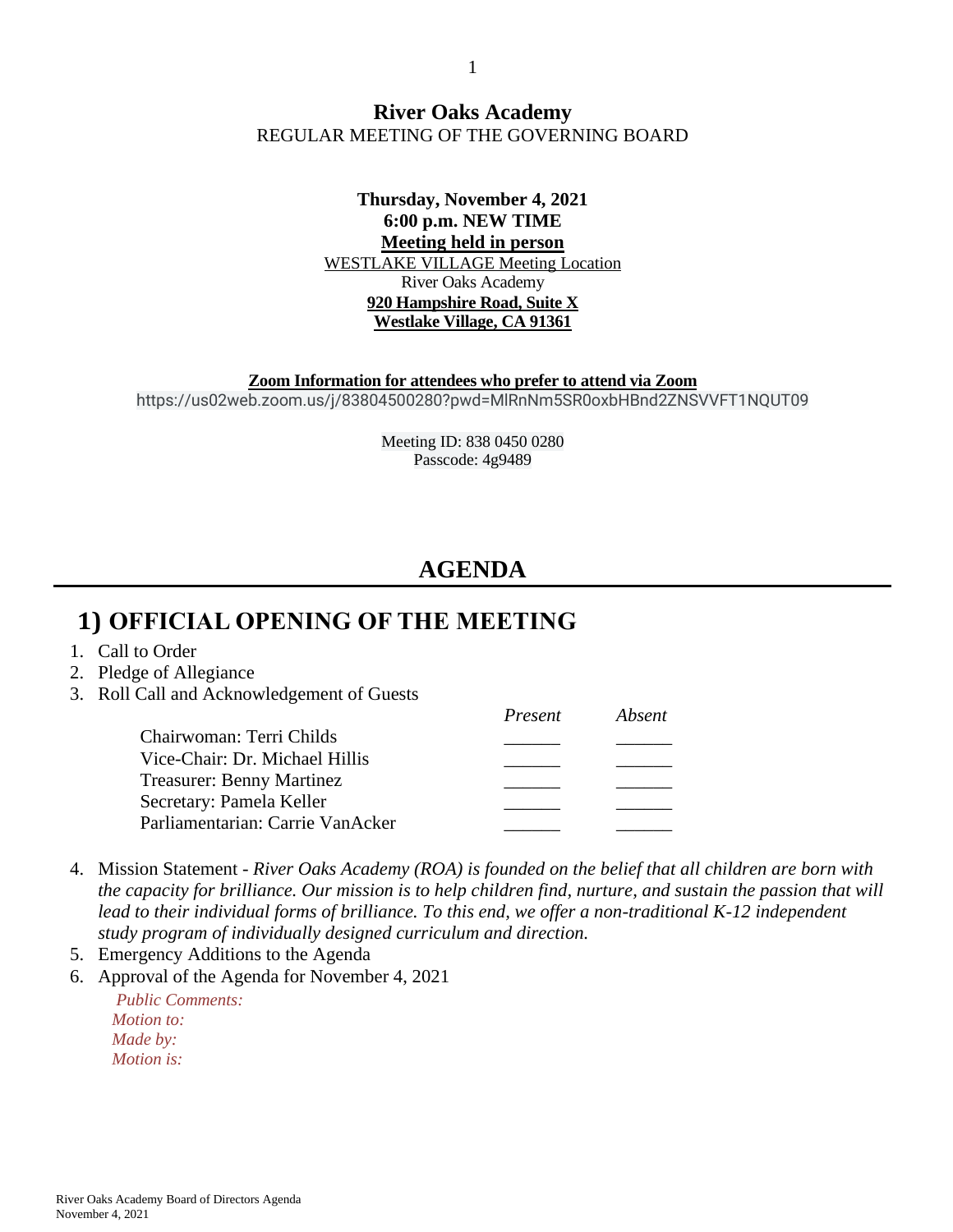# **2) ORGANIZATIONAL**

#### N/A

### **3) PUBLIC HEARING: Educator Effectiveness Funds 2021-2026 Spending Plan**

### **4) PUBLIC COMMENTS**

*Citizens who would like to address the Board on any item on the Agenda may do so now or when the President requests comments from the Public as the Board is considering the item. This portion of the Annual Board meeting is set aside for members of the audience to make comments or raise issues that are not specifically on the agenda. These presentations, both during open and agendized topics, are limited to three (3) minutes per presentation and the total time allotted to non-agenda items will not exceed fifteen (15) minutes.*

### **5) INFORMATION AND DISCUSSION ITEMS**

*These items are presented to the Board for information only and are not subject to action at this meeting. These items may be added to a future meeting for action by the Board.*

- 1. Budget Committee Informational
- 2. Parent Advisory Council (PAC) Informational
- 3. Teacher's Report Informational
- 4. Oxnard Report
- 5. Student Report Informational
- 6. Career Pathways Report Informational
- 7. High School Guidance Counselor—Informational
- 8. SEL Report—Informational

# **6) REPORTS**

- 1. Board Chairperson's Report
- 2. Individual Board Member Report
- 3. Director's Report
- 4. BSA Report
- 5. VCOE Report

# **7) CONSENT AGENDA ITEMS**

*Actions proposed for the Consent Agenda are items consistent with adopted policies and approved practices of River Oaks Academy and are deemed routine in nature. The Board will be asked to approve all of the Consent Agenda items by a single vote unless any member of the Board or the Public asks that an item be removed from the Consent Agenda and considered and discussed separately.*

- 1. Consideration to approve the Minutes for the October 7, 2021 Board Meeting
- 2. Consideration to approve the ROA Financial Statement
- 3. Consideration to approve the ROA Board Report of Purchase Orders
- 4. Consideration to approve the ROA Board Report of Commercial Checks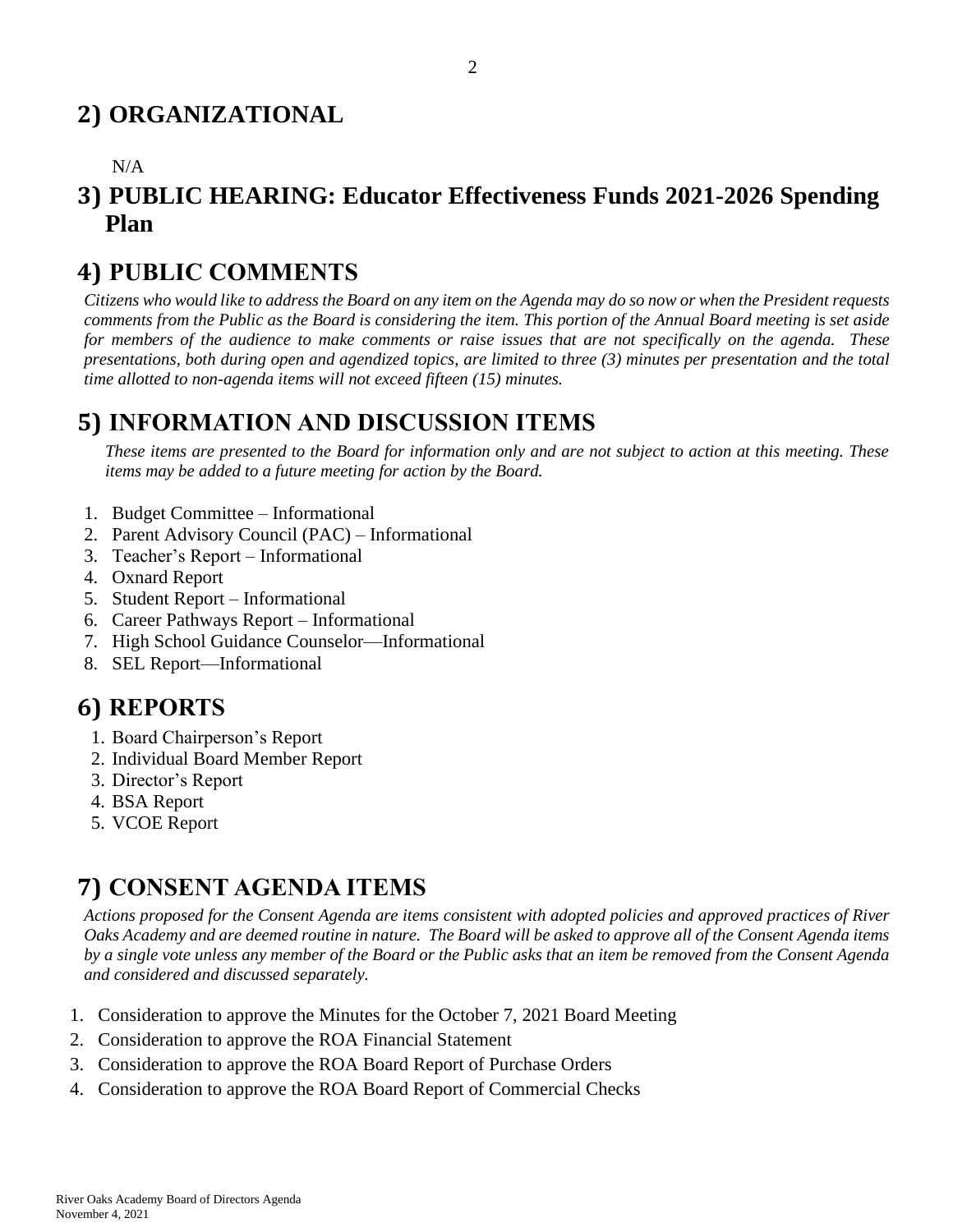*Public Comments: Motion to: Made by: Motion is:*

# **8) ACTION ITEMS**

- 1. Review, Discussion, and Approval of Addendum B to the ROA Bylaws. Board Members new positions for the 2021-2022 school year and an updated list of Board Members.
	- a. As per the board discussion at the September 2, 2021 Board meeting, the Board's new positions were established for the 2021-2022 school year. Since we had a vacancy at that meeting, which was filled at our October 2021 board meeting, we are resubmitting the fully completed Addendum B for board approval.

*Public Comments: Motion to: Made by: Motion is:*

- 2. Review, Discussion, and Approval of the renewal of our subscription to "Mathseeds" for 35 licenses from 11/21/2020-11/20/2021; not to exceed \$385.00.
	- a. Mathseeds is a comprehensive online mathematics program for young students. It offers a full range of carefully structured lessons and activities that build math skills. ROA uses this program as an additional support that we offer to our families.

*Public Comments: Motion to: Made by: Motion is:*

- 3. Review, Discussion, and Approval of the renewal Invoice from ParentSquare for our annual subscription from 11/15/2021-11/14/2022; not to exceed \$2,500.00
	- a. This invoice is for our communication platform called ParentSquare, which we use regularly to inform parents of happenings at ROA.

*Public Comments: Motion to: Made by: Motion is:*

- 4. Review, Discussion, and Approval of the following two speakers for our Family Speaker Series:
	- a. January presenter: Bette Levy Alkazian, LMFT; not to exceed: \$150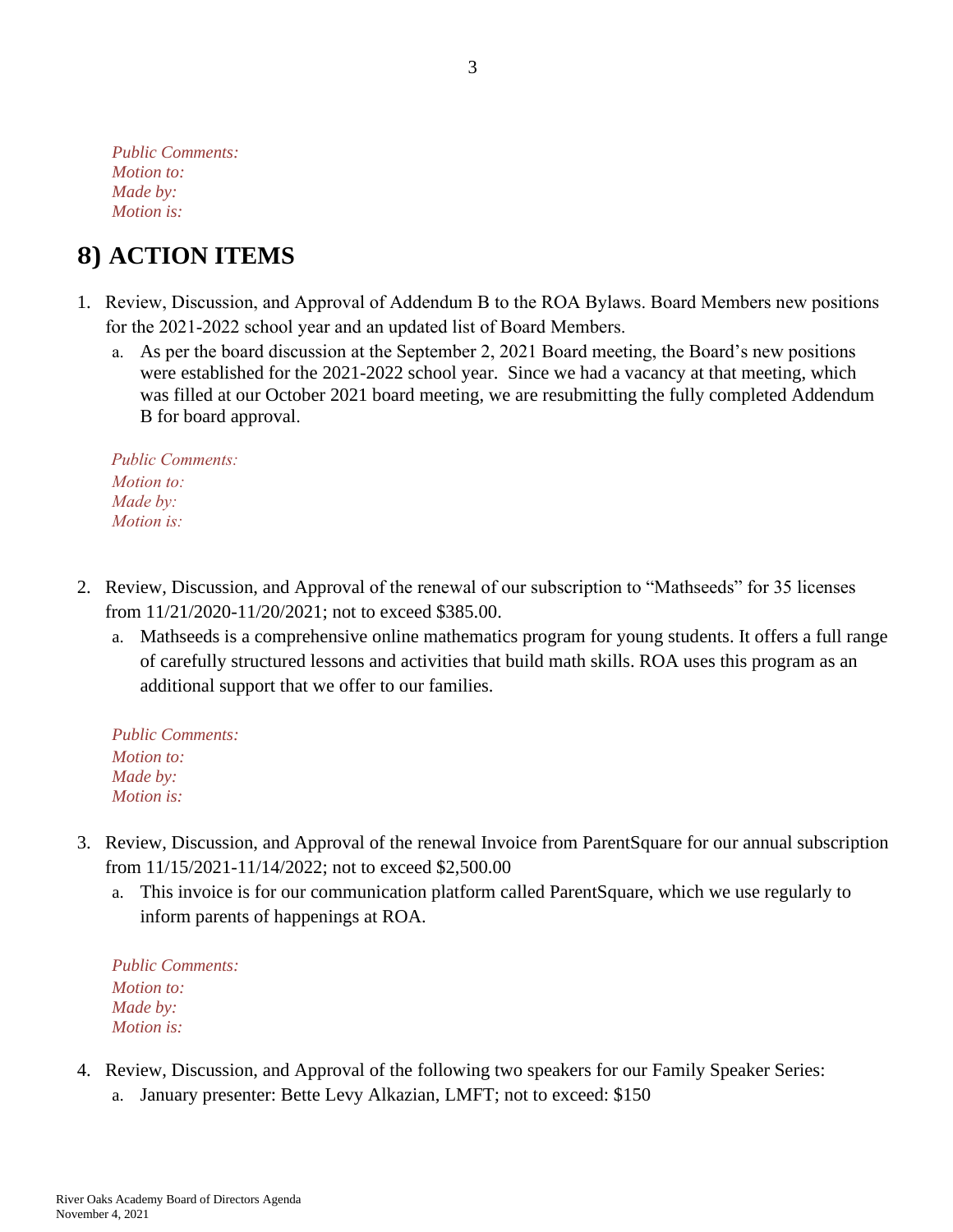b. February presenter: Bonnie Vandenburg; not to exceed: \$150

*Public Comments: Motion to: Made by: Motion is:*

- 5. Review, Discussion, and Approval of our new scheduling platform, Sawyer. Not to exceed \$2,400 for an annual subscription (\$200/month)
	- a. This system will replace our current scheduling software, i-Class, the renewal of which would be due in December. We were looking for a more user-friendly platform and find that this one has many features that are more practical.

*Public Comments: Motion to: Made by: Motion is:*

- 6. Review, Discussion, and Approval of a quote from MJP Technologies, Inc. for 25 Chromebook (Education Edition); not to exceed \$6,492.14
	- a. We are in need of additional laptops due to the fact that we have many of our current laptops loaned out to students and some staff members. We also still have some of our technology that is aging and need to replace those as well. At this time, we are considering that we are going to need more laptops to administer the CAASPP test in the spring.

*Public Comments: Motion to: Made by: Motion is:*

#### **9) CLOSED SESSION**

During this meeting the Board may adjourn to Closed Session to review and consider the topics below:

N/A

# **10) OPEN SESSION ACTION ITEMS**

N/A

*Public Comments: Motion to: Made by: Motion is:*